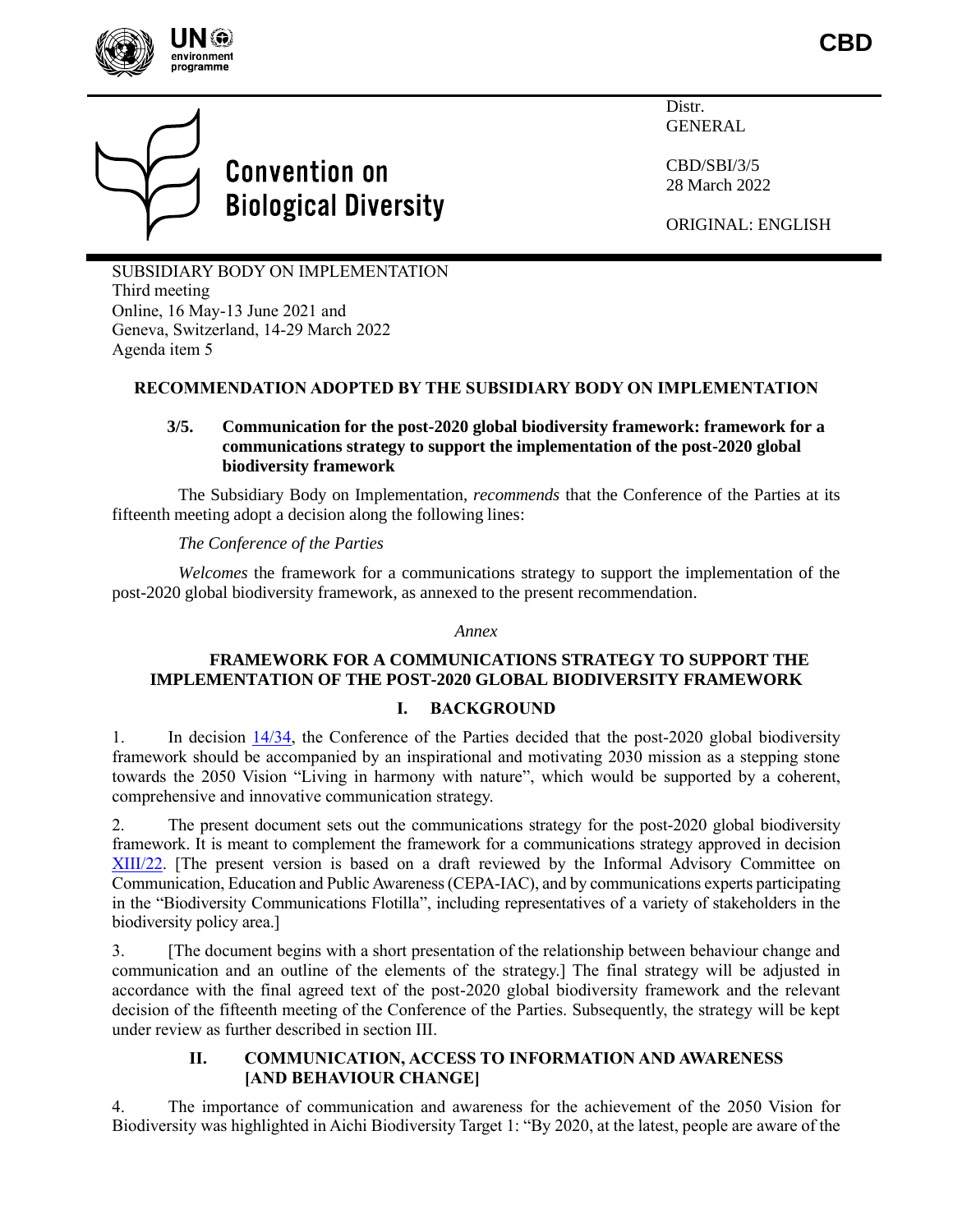values of biodiversity and the steps they can take to conserve and use it sustainably." As mentioned in *Communication, Education and Public Awareness (CEPA): A Toolkit for National Focal Points and NBSAP*  Coordinators,<sup>1</sup> public awareness is "a first step in developing understanding and concern, to help people know of the issue, to make the issue part of the public discourse or put the issue on the agenda". In turn, education "develops understanding, clarifies values, develops attitudes of concern for the environment and develops the motivation and skills to act for the environment".

5. There is obvious evidence of progress over the course of the decade 2011-2020, as reported, for instance, in the fifth edition of the *Global Biodiversity Outlook* and in the awareness tracker of "On the Edge Conservation".<sup>2</sup> Other recent reports and initiatives also show increases in awareness:

(a) The "Biodiversity Barometer" of the Union for Ethical BioTrade (UEBT) found that, in the core group of countries surveyed (Brazil, France, Germany, United Kingdom of Great Britain and Northern Ireland and United States of America), in 2020, 78 per cent of respondents said that they had heard about biodiversity, up from 67 per cent in 2010;<sup>3</sup>

(b) The recent "Eco-Wakening" report by *The Economist Intelligence Unit*<sup>4</sup> shows a dramatic rise in the number of people concerned about nature loss, with the most dramatic growth in concern occurring in emerging and developing economies;

(c) A report produced by Ipsos MORI for the Global Commons Alliance<sup>5</sup> shows that three in four people (73 per cent) in G20 countries agree that Earth is approaching potentially abrupt or irreversible tipping points because of human action and that three in five people (58 per cent) are very concerned or extremely concerned about the state of the planet.

6. The rate of the increase identified in these reports is heterogeneous and not monitored in all countries. This apparent increased awareness has also not translated into actions sufficient to reverse biodiversity loss, as evidenced by the failure to achieve the Aichi Biodiversity Targets. The changes in societal patterns and human behaviour required to solve the challenge of biodiversity loss make it necessary for this increase in awareness to be matched by actions by all people, be they decision makers in the policy domain, investors, consumers, businesses, citizens, educators or others. 6

[7. Research has shown that human behaviour is embedded in a complex system of intra- and interpersonal, social, experiential, emotional, physical, technical, and political influences. They determine people's ability to make daily decisions and act for biodiversity, by defining the boundary conditions of possible behaviours and by providing the assignment of meaning and cultural impact to behavioural patterns.

8. Extensive scientific evidence<sup>7</sup> now shows that predominantly addressing problem awareness in communication campaigns is of minor relevance to creating willingness to act and behaviour change, when compared to other psychological variables. Being aware of the problem of biodiversity loss is not sufficient. Theory about the promotion of pro-environmental behaviour views actions as the result of rational choices aimed at maximizing personal benefits, or as pro-social acts guided by the activation of personal or social norms. In this perspective, any interventions that aim to promote pro-environmental behaviours need to address multiple determinants, especially attitudes, personal moral beliefs and social norms, as well as perceived behavioural control.

<sup>1</sup> [https://www.cbd.int/cepa/toolkit/2008/doc/CBD-Toolkit-Complete.pdf.](https://www.cbd.int/cepa/toolkit/2008/doc/CBD-Toolkit-Complete.pdf)

<sup>2</sup> [https://ontheedge.org/impact/sentiment-tracker.](https://ontheedge.org/impact/sentiment-tracker)

<sup>3</sup> [http://www.biodiversitybarometer.org/#uebt-biodiversity-barometer-2020.](http://www.biodiversitybarometer.org/#uebt-biodiversity-barometer-2020)

<sup>4</sup> [https://wwfint.awsassets.panda.org/downloads/an\\_ecowakening\\_measuring\\_awareness\\_\\_engagement\\_and\\_action\\_for\\_nature\\_fi](https://wwfint.awsassets.panda.org/downloads/an_ecowakening_measuring_awareness__engagement_and_action_for_nature_final_may_2021__.pdf) nal\_may\_2021\_\_.pdf.

<sup>5</sup> [https://www.ipsos.com/ipsos-mori/en-uk/global-commons-survey-attitudes-transformation-and-planetary-stewardship.](https://www.ipsos.com/ipsos-mori/en-uk/global-commons-survey-attitudes-transformation-and-planetary-stewardship)

<sup>6</sup> Klöckner, C. A. (2019). "Making people change - strategies and new pathways for pro-environmental communication in the preservation domain". In: Reese, G., Römpke, A.-K., Mues, A. W. and Bockmühl, K. (Eds.), *Green Ways – Perspectives of Environmental Psychology Research*. BfN-Skripten, 529 (pp. 21–28). Federal Agency for Nature Conservation, Germany.

<sup>7</sup> See document CBD/SBI/3/INF/48.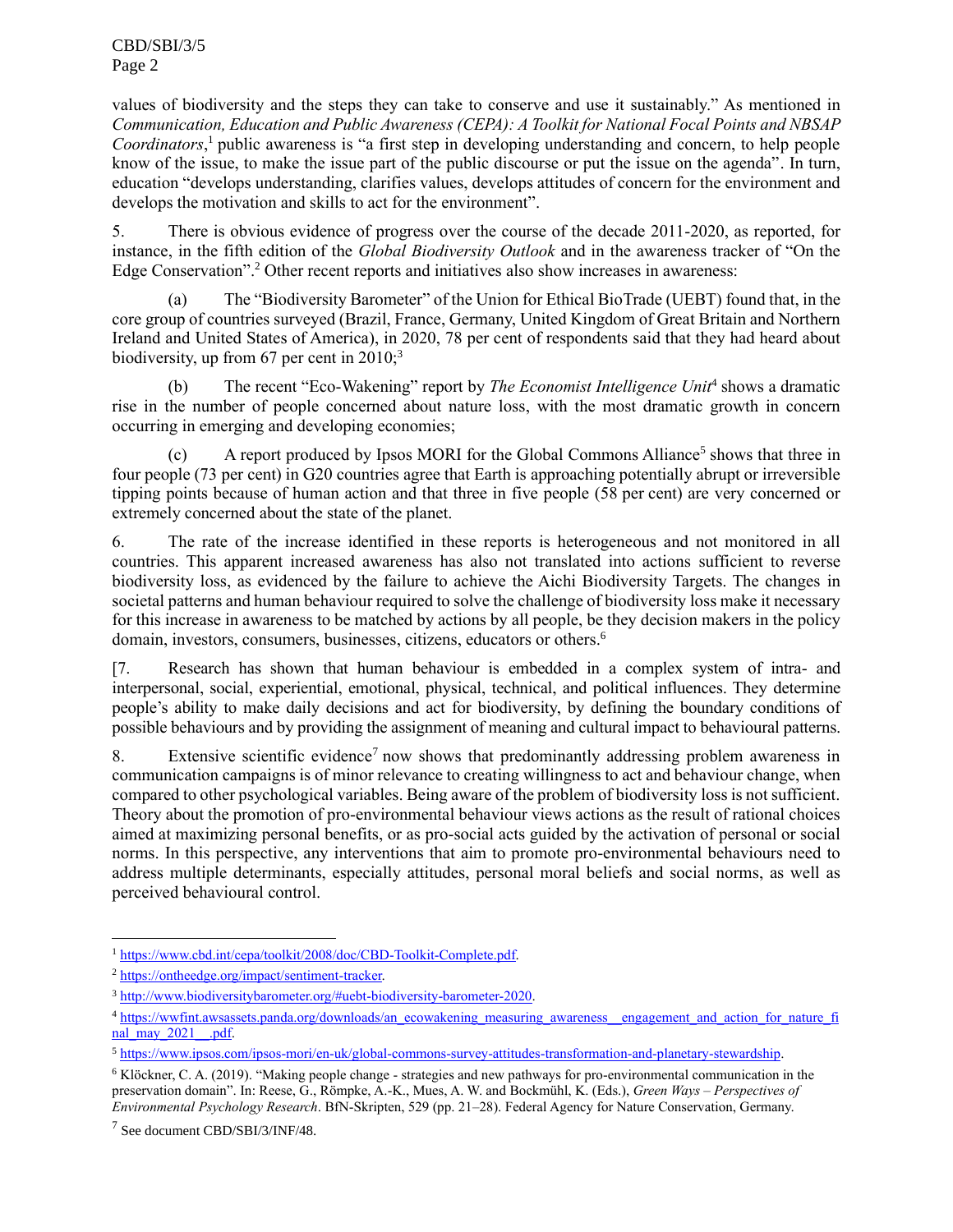9. Behavioural change is best understood as a process of individuals passing through several stages: taking a decision to act sustainably, preparing for such action, carrying it out, and then making it a habit.<sup>8</sup> Psychological variables of attitude, social and personal norms as well as perceived behavioural control are key elements of the communication needed in order to foster successful progression through the stages of change and implementation of new, sustainable behaviour.]

10. In order to foster passage through these stages and achieve sustainable lifestyles, as well as continued adherence to practices that support them, supporting mechanisms, including communication, must be differentiated for each stage and for specific target-groups and their life circumstances (for example youth, political decision makers, the socially weak and high-income earners). In general, communication could be used to more effectively strengthen the interlinkages between biodiversity and the 2030 Agenda and its Sustainable Development Goals, with a view to highlighting the importance of addressing the social, economic and environmental dimension. This has implications for any communications strategy in support of the post-2020 global biodiversity framework.

11. The communications strategy will need to raise awareness [but will also need to have an impact on intentions and planning]. The strategy needs to be designed in such a way to build up content gradually and allow data sharing among people deploying the strategy in the short term, while developing ongoing research and evaluation in the medium and long term. This process should focus on better understanding of social actors, their intentions, attitudes and norms as well as their beliefs, perceptions and choices. This understanding should be used to monitor success and adjust the strategy as time goes on.<sup>9</sup>

12. The post-2020 global biodiversity framework provides an occasion for renewed and updated communication, building on the achievements of the United Nations Decade on Biodiversity and in the context of the United Nations Decade of Action to deliver the Sustainable Development Goals. Communications management will also require an ongoing understanding and evaluation of the state of achievement of the post-2020 global biodiversity framework [as well as recalling the interlinkages between climate change and biodiversity, and the increasing recognition of the role of nature for climate adaptation and mitigation.] This process will facilitate the creation of content for the communications strategy, while providing continuity and support to ongoing initiatives and to the monitoring of results.

# **III. SCOPE AND PURPOSE OF THE STRATEGY**

13. The strategy is meant to be used for communications efforts by the Executive Secretary, and to support communications efforts by all others, including Parties, indigenous peoples and local communities and stakeholders, United Nations system actors and others:

(a) By providing a structure for coordination and collaboration among relevant actors; increased and magnified effectiveness is the goal;

(b) As initial guidance to inform the development of specific strategies and action plans at the global, regional, national and subnational levels, by political decision makers, social entrepreneurs, businesses, citizens, youth, and by indigenous peoples and local communities, as appropriate;

To promote awareness in support of conservation, sustainable use, equitable sharing of benefits, and transformative change towards [the 2050 vision of living in harmony with nature] [Mother Earth];

14. The communications strategy will need to be implemented and further developed in a participatory, iterative and flexible manner, assisted by experts in communication [and behavioural change] including a strong participation of indigenous peoples and local communities, women and youth. Its further

<sup>8</sup> See Bamberg, S. (2013). Changing environmentally harmful behaviors: A stage model of self-regulated behavioral change. *Journal of Environmental Psychology*, 34, 151–159.

<sup>9</sup> Williamson, K., Bujold, P. M., and Thulin, E. (2020). Behavior Change Interventions in Practice: A synthesis of criteria, approaches, case studies and indicators. Rare Center for Behavior & the Environment and the Scientific and Technical Advisory Panel to the Global Environment Facility. [https://behavior.rare.org/wp-content/uploads/2021/02/Behavior-Change-Interventions](https://behavior.rare.org/wp-content/uploads/2021/02/Behavior-Change-Interventions-in-Practice-final.pdf)[in-Practice-final.pdf.](https://behavior.rare.org/wp-content/uploads/2021/02/Behavior-Change-Interventions-in-Practice-final.pdf)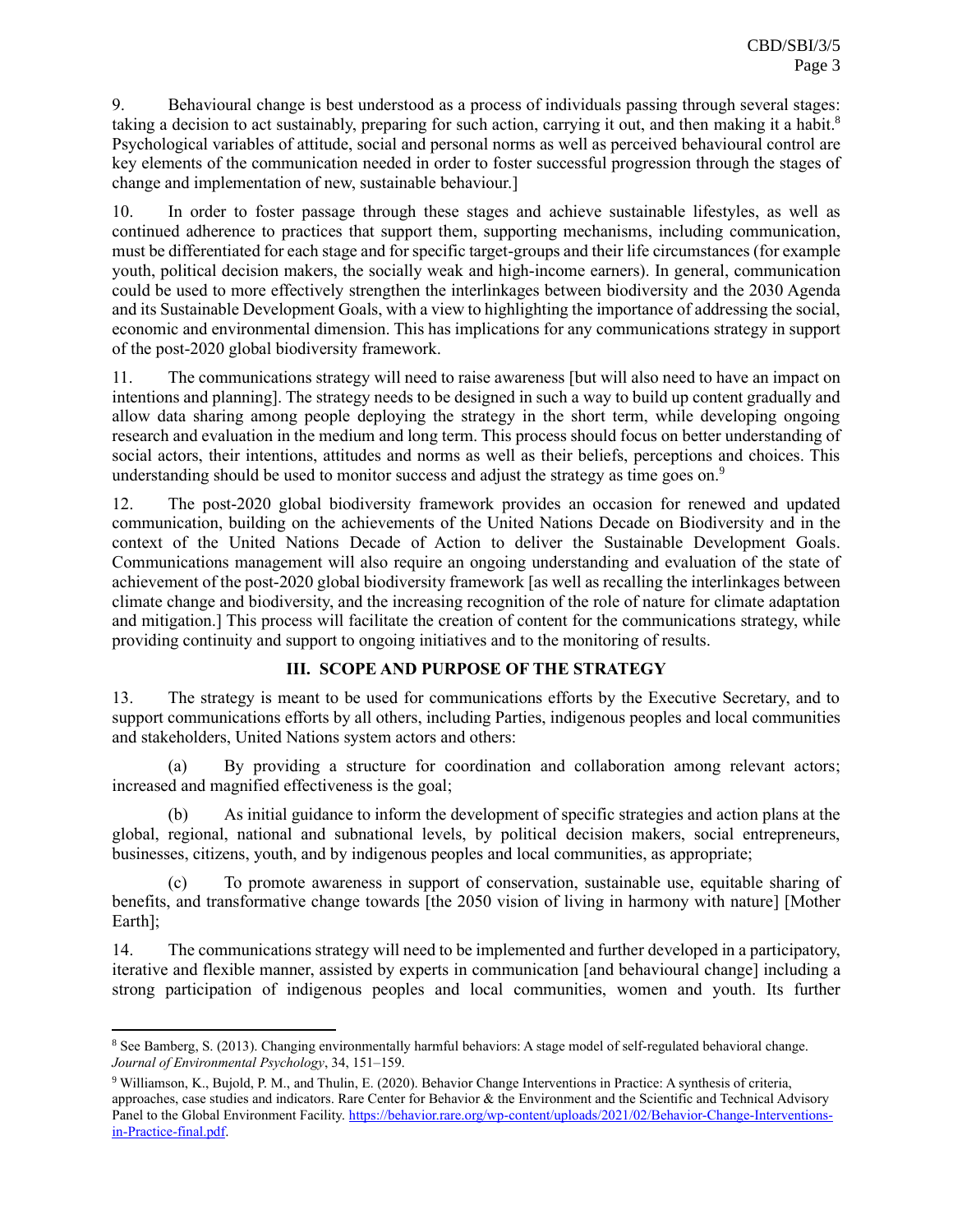development should be led by advice and consultations at the international level, led by the Executive Secretary, which then inform further consultations. Throughout the consultations, the active participation of indigenous peoples and local communities, education experts, youth, and representatives of various socioeconomic and sociocultural backgrounds is important, as is the need to ensure the full incorporation of intra- and intergenerational, intercultural and gender considerations. At the global level, immediate to long-term adjustments of the strategy will be coordinated through an open-source coordination body, outlined below.

15. The global strategy will be kept under review by the Conference of the Parties, [informed by advice from the Informal Advisory Committee on Communication, Education and Public Awareness, and others, including the Communications Division of the United Nations Environment Programme (UNEP) and the United Nations Department of Global Communications.]

16. The terms of reference for such a review would be as follows:

(a) An initial workshop, to be held after the fifteenth meeting of the Conference of the Parties, to elaborate the final details of the global strategy;

(b) A biennial evaluation of the activities that have been carried out, seeking to identify best practices, changes in awareness, impact and effectiveness, to be reviewed by the Subsidiary Body on Implementation;

(c) Identification of new areas for communication and learning, or the need to adjust existing strategies;

(d) Track communication, education and awareness-raising activities against progress on targets, goals and the 2030 mission;

- (e) Identification of new actors or partners to be approached;
- (f) Identification of resource needs.

17. [Parties should start implementing the elements of the global biodiversity framework relating to communication without delay and in line with decision 15/--. <sup>10</sup> This could be done by integrating communications components in their national biodiversity strategies and action plans (NBSAPs) while updating them in line with the post-2020 global biodiversity framework, or develop dedicated national/regional communications strategies. Consideration should be given to including national communication efforts and results in future versions of the national reports] / [Parties are invited to create national versions of the strategy as soon as it is adopted by the Conference of the Parties. These strategies could include tools and activities to support the goals below.]

18. Table 1 outlines some of the timelines for activities under the strategy.

## **Table 1. Timeline for activities**

| Date           | <b>Executive Secretary</b>                          | National level                    |  |
|----------------|-----------------------------------------------------|-----------------------------------|--|
| As soon as     | [Convene CEPA-IAC [and relevant actors] to          | [Encourage][consider the          |  |
| possible,      | update the present strategy for consideration by    | creation of] national and         |  |
| following the  | SBI-4 and create further guidance for the national, | subnational partnerships to       |  |
| fifteenth      | subnational and local levels]                       | deliver strategy activities.      |  |
| meeting of the | Create website                                      | [Invite Parties as appropriate to |  |
| Conference of  | Convene informal coordination mechanism for         | integrate relevant actions from   |  |
| the Parties    | regular coordination                                | the communications strategy in    |  |

 $10$  Decision based on the recommendation on item 9.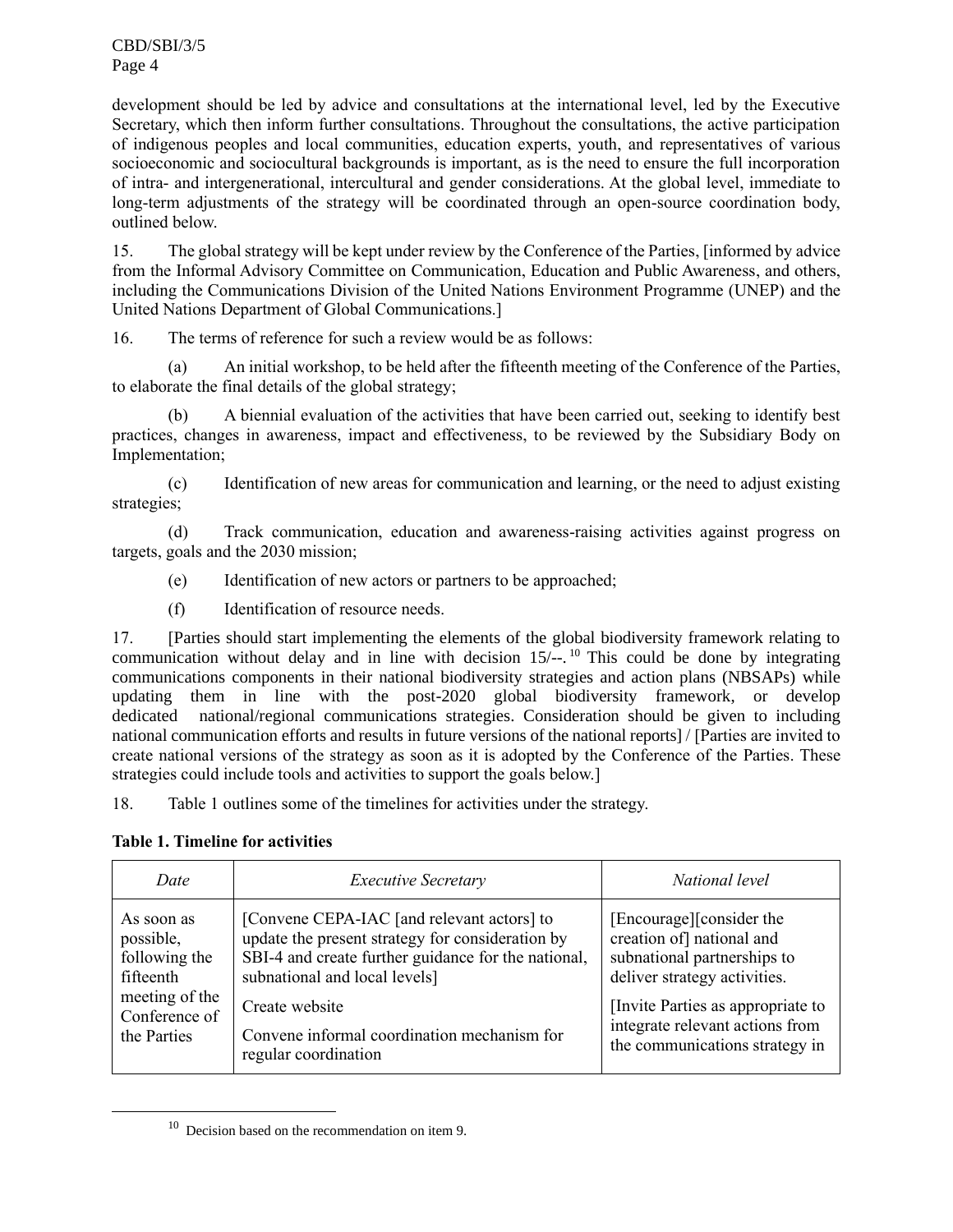| Date                                                                                                                          | <b>Executive Secretary</b>                                                                                                                                                                                                       | National level                                                                                                                                                                                                                                                                                                                                                   |  |
|-------------------------------------------------------------------------------------------------------------------------------|----------------------------------------------------------------------------------------------------------------------------------------------------------------------------------------------------------------------------------|------------------------------------------------------------------------------------------------------------------------------------------------------------------------------------------------------------------------------------------------------------------------------------------------------------------------------------------------------------------|--|
|                                                                                                                               | Communicate a voluntary guidance document                                                                                                                                                                                        | their planning and reporting<br>mechanisms]                                                                                                                                                                                                                                                                                                                      |  |
| 2022-2024                                                                                                                     | Create international partnerships in support of the<br>strategy                                                                                                                                                                  |                                                                                                                                                                                                                                                                                                                                                                  |  |
| By $SBI-4$ , to<br>be negotiated<br>at the<br>Conference of<br>the Parties at<br>its<br>sixteenth<br>meeting<br>$(2024)^{11}$ | In collaboration with CEPA-IAC and other<br>relevant actors, review and report on activities and<br>their impact, and further update the strategy, if<br>needed                                                                  | [Invite Parties, as appropriate,<br>to integrate relevant actions<br>from the communications<br>strategy in their planning and<br>reporting mechanisms.]                                                                                                                                                                                                         |  |
| By SBI-5, to<br>be negotiated<br>by the<br>Conference of<br>the Parties at<br>its<br>seventeenth<br>meeting<br>(2026)         | In collaboration with CEPA-IAC and other<br>relevant actors, conduct mid-decade review and<br>report on activities and their impact, update the<br>communications strategy based on advice from the<br>Conference of the Parties | Provide mid-decade report on<br>activities, if appropriate during<br>the biennium, and share<br>relevant information through<br>the CHM, national Bioland<br>CHM sites and adjust as<br>appropriate.<br>[Invite Parties, as appropriate,<br>to integrate relevant actions<br>from the communications<br>strategy in their planning and<br>reporting mechanisms.] |  |
| By SBI-6, to<br>be negotiated<br>by the<br>Conference of<br>the Parties at<br>its<br>eighteenth<br>meeting<br>(2028)          | In collaboration with CEPA-IAC and other<br>relevant actors, review and report on activities and<br>their impact, and update the communications<br>strategy based on advice from Conference of the<br>Parties                    | [Invite Parties as appropriate to<br>integrate relevant actions from<br>the communications strategy in<br>their planning and reporting<br>mechanisms.]                                                                                                                                                                                                           |  |
| By SBI-7 to be<br>negotiated by<br>the Conference<br>of the Parties<br>at its<br>nineteenth<br>meeting<br>(2030)              | Create final report on activities [and changes in the<br>perception of biodiversity conservation to<br>contribute to the second stocktaking]                                                                                     | [Invite Parties, as appropriate,<br>to integrate relevant actions<br>from the communications<br>strategy in their planning and<br>reporting mechanisms.]                                                                                                                                                                                                         |  |

 $^{11}$  Tentative dates, to be determined by the Conference of the Parties.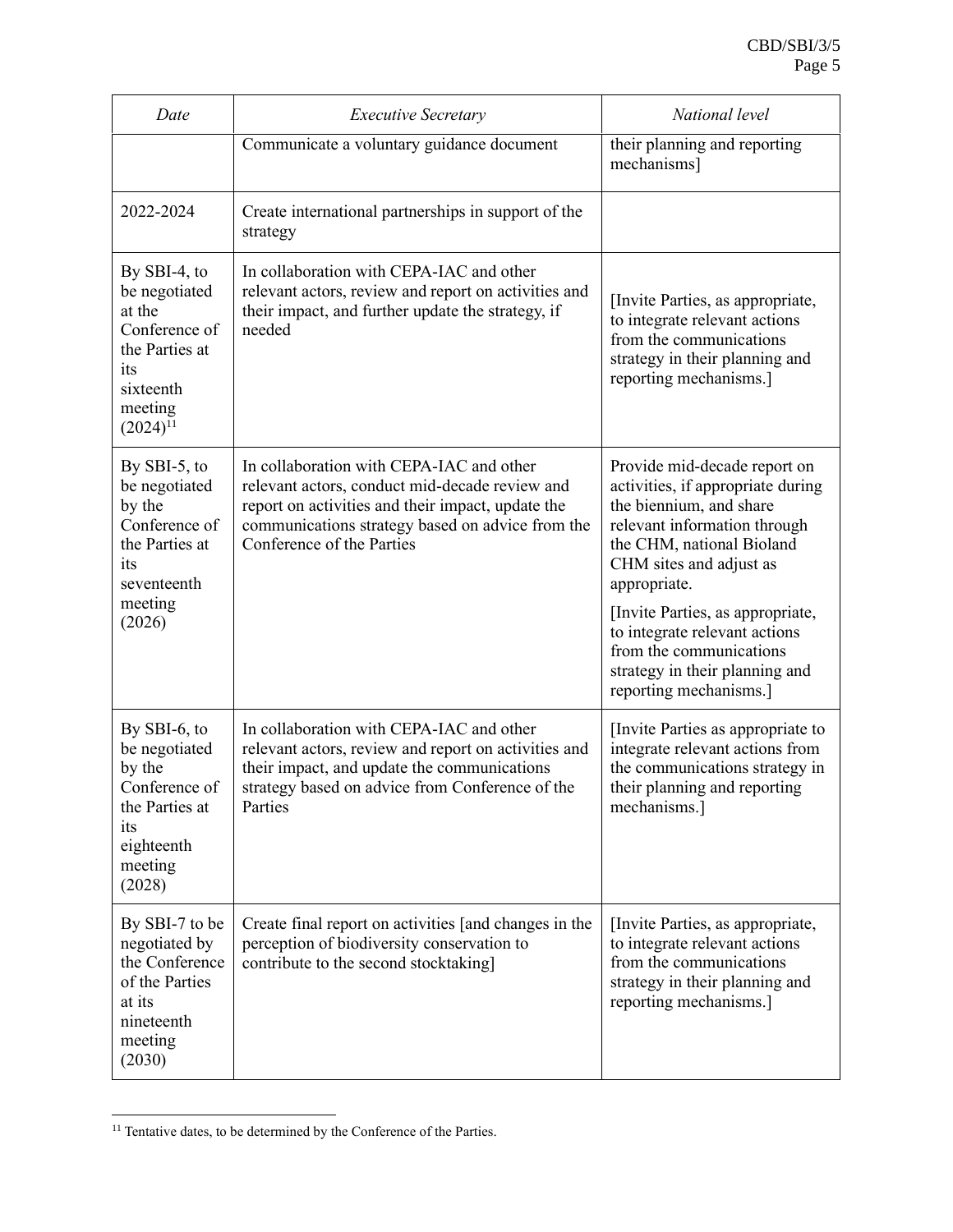## **IV. GOALS**

19. Communication, education and awareness-raising efforts in the context of this strategy need to support actions throughout the whole-of-society towards the post-2020 global biodiversity framework. Overall, the strategy is meant to not only support the realization of the 2030 mission, but also of the 2050 Vision for Biodiversity.

[20. According to the first draft of the post-2020 global biodiversity framework (CBD/WG2020/3/3) "Outreach, awareness and uptake of the post-2020 global biodiversity framework by all stakeholders is essential to effective implementation, including by:

(a) Increasing understanding, awareness and appreciation of the [different visions and approaches to achieve sustainable development and the multiple values of biodiversity, including the associated systems of knowledge,[and cosmobiocentric] values and approaches used by indigenous peoples and local communities;

(b) Raising awareness of all actors of the existence of the goals and targets of the post-2020 global biodiversity framework and progress made towards their achievement;

(c) Promoting or developing platforms and partnerships, including with media and civil society, to share information on successes, lessons learned and experiences in acting for biodiversity."]<sup>12</sup>

21. Within this context, the following are the main goals:

## **Goal A**

## **Increase understanding, awareness and appreciation of the [different visions and approaches to achieve sustainable development and the] multiple values of biodiversity, including the associated systems of knowledge, including [cosmobiocentric] values and approaches used by indigenous peoples and local communities**

22. This goal continues to support the work conducted under Aichi Target 1 during the previous decade but has important distinctions. [The deliberate inclusion of the associated knowledge, values and approaches of indigenous peoples and local communities, as well as other knowledge systems, also expands the range of discussions and potential actions. This goal will require some of the following activities to support its realization:]

[(a) Baseline research and monitoring of changes to awareness and attitudes, using a common data framework and references. This includes support to research programmes that outline the different values of biodiversity;]

Raising awareness of the different visions and approaches to achieve sustainable development, including [the 2050 Vision of Living in harmony with Nature] / [Living Well in Harmony with Mother Earth]

(c) [Promote respect for] /[Promotion of] [cosmobiocentric] approaches of indigenous peoples and local communities to live in harmony with Nature;

(d) Creation of awareness-raising campaigns that show the values of biodiversity;

(e) Products and research that integrate and communicate the values of biodiversity represented in the traditional knowledge and practices of indigenous peoples and local communities;

(f) Support to media and film projects that create multimedia stories and narratives about biodiversity and its values;

(g) Development and/ or distribution of education content to education institutions to help spread the values of biodiversity;

 $12$  These paragraphs will need to be aligned with the final agreed text of the relevant decisions of the post-2020 global biodiversity framework.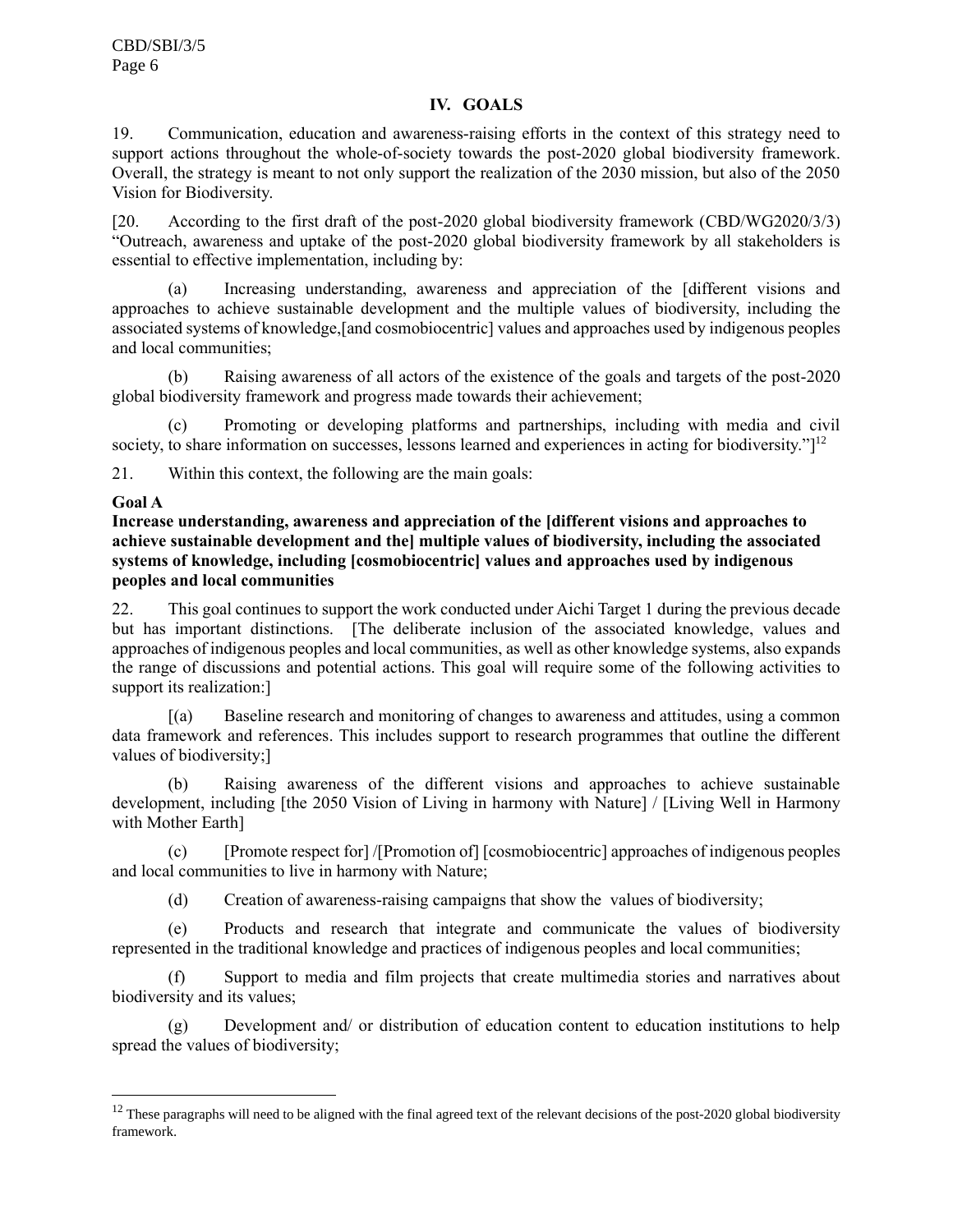(h) Revision of education curricula to include biodiversity values and the importance of a reconnection with nature;

(i) Promotion of reconnection with nature through formal and informal education, in line with SDG 4.7 and 12.8 to promote sustainable lifestyles and ensure that people have the relevant information and awareness for sustainable development and lifestyles in harmony with nature.

#### **Goal B**

## **Raise awareness among all actors of the existence of the goals and targets of the post-2020 global biodiversity framework and progress made towards their achievement**

23. Awareness-raising needs to be linked to transformations of intentions and actions. The goal mandates a broad range of communications actions to support visibility of the global biodiversity framework at all levels, and its relevance to all stakeholders. It also supports ongoing efforts to show progress, and to highlight implementation that provides inspiration for further action towards the 2050 Vision for Biodiversity.

24. Communications also need to promote additional actions related to those goals and action targets of the post-2020 global biodiversity framework where there has not been sufficient progress. Communications should promote positive results-driven action by supporting efforts in a positive way, offering cautions as to the consequences of failure, or demonstrating ways in which action in other domains can be emulated to produce progress towards the mission.

25. [The Secretariat of the Convention on Biological Diversity needs to provide transparent and regular updates on progress according to the headline and other indicators in the monitoring framework, both through the central portal, linked to the clearing-house mechanism and the communication platforms of the Convention, subject to available resources.]

## **Goal C**

## **Develop and promote platforms and partnerships, including with media, educators and civil society, to share information on successes, lessons learned and experiences in acting for biodiversity**

26. Data on these should be made available in a format that can be easily accessed by media and educators, both traditional and online, and then processed for media articles and educational resources. Partnerships with media outlets and educators that are experts in this regard are important ways forward. Data sources and the rationale for all indicators should be easily available and explained in both technical and non-technical ways and linked to the monitoring framework.

[27. Communications related to the monitoring element should have a reporting period on an annual or biannual basis, linked to the International Day for Biodiversity, [and the International Day of Mother Earth (April 22)] or some other suitable event. Forthcoming editions of the *Global Biodiversity Outlook* and of the *Local Biodiversity Outlooks* should also be prepared and launched with this need to communicate implementation in mind.]

28. Other actors should be encouraged to publish reports that support lessons learned or successes, where appropriate in coordination with the Executive Secretary.

[29. To develop annual joint communication actions with the Harmony with Mother Earth Interactive Dialogue of the General Assembly of the United Nations under the approach of living in harmony with Mother Earth in order to enhance the outreach and visibility of the post-2020 global biodiversity framework.]

30. Collaboration is needed to promote and develop ways to integrate biodiversity into the education system in order to equip and empower learners with the knowledge, skills, values and attitudes to act for biodiversity and the planet, building on synergies with SDG 4.7 and SDG 12.8. This can be done by creating and promoting "learning ecosystems" connecting families, schools, community actors, public such institutions as zoos, aquariums, museums, botanical gardens, libraries, and businesses and nongovernmental organizations (NGOs), which allow for direct translation of biodiversity awareness and knowledge into action on the ground.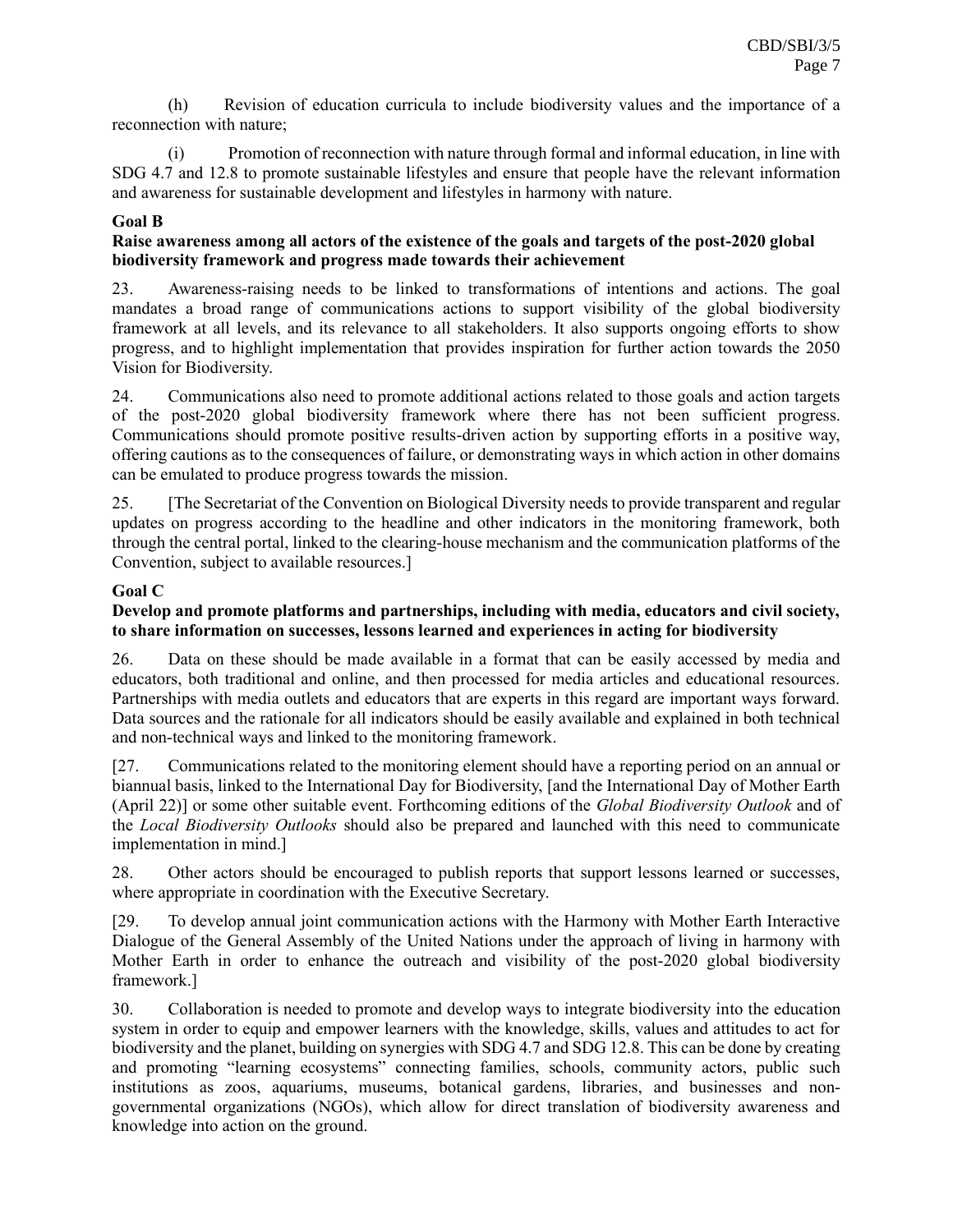31. It is also possible to promote personal and societal transformative action in learners of all ages by providing them with the tools to design new sustainable systems and ways of living. Educational work needs to be coordinated with the United Nations Educational, Scientific and Cultural Organization (UNESCO), to assist in engagement with educators in formal, informal and non-formal settings.

# **Goal D**

## **Demonstrate the relevance of the post-2020 global biodiversity framework to poverty eradication, climate change, land degradation, human health, human rights, equity and sustainable development**

32. Communication efforts will show the interlinkages between biodiversity and a variety of key issues:

(a) The Sustainable Development Goals. The close linkage of the Convention and its post-2020 global biodiversity framework with the goals of the 2030 Agenda for Sustainable Development<sup>13</sup> will be an important point for realizing synergy in messaging. The close alignment of these two agendas will make this a more straightforward effort, highlighting the importance of sustainable use and of access and benefit-sharing for poverty eradication efforts;

(b) It will be important to develop messaging on the relationship between climate change and biodiversity. This will also include ecosystem-based approaches to climate change, [Mother Earth-centred actions, collective action including those by indigenous and local communities] and the ways in which there may be synergies between implementation of the post-2020 global biodiversity framework and of commitments adopted under the United Nations Framework Convention on Climate Change, its Kyoto Protocol and the Paris Agreement. [Such messages should underline the interdependence of the problem and of the solutions, most notably the fact that, given that climate change is one of the key drivers of biodiversity loss, nature may play an important role in both climate mitigation and adaptation, and resilience;]

(c) Similarly, the strategy will need to show how the work under the post-2020 global biodiversity framework contributes to the United Nations Convention to Combat Desertification. Links with land degradation neutrality as well as the goals of the United Nations Decade on Ecosystem Restoration will be highlighted.

33. The importance of marine and coastal areas will also need to be captured, including synergy with the United Nations Decade of Ocean Science for Sustainable Development<sup>14</sup> and the United Nations Convention on the Law of the Sea, for the conservation and sustainable use of marine biological diversity of areas beyond national jurisdiction.

34. Human health and biodiversity also represent a key area in which the contribution of implementation of the framework needs to be highlighted. Taking into account health-biodiversity linkages, including the contribution of the One Health approach and other holistic approaches.

[35. The linkage of these issues with human rights is another area for messaging, linking to Human Rights Council resolution 48/13, which proclaimed the right to a healthy environment. The specific work of the Special Rapporteur on biodiversity and human rights can be a basis for messages.]

[36. Integration with rights of Mother Earth and Earth jurisprudence enforcing rights of Mother Earth is also important.]

# **V. AUDIENCES**

37. Given the global audience for the Convention, it is important to identify audience segments and to link communications with each of these to the different goals of the strategy and design messages accordingly, taking into account cultural differences in terms of tone and visuals. For the audience groups below, it is important to note that they will be both audiences receiving messages and groups that transform and/or transmit messages to other subsidiary target groups.

<sup>&</sup>lt;sup>13</sup> General Assembly resolution  $\frac{70}{1}$ .

<sup>&</sup>lt;sup>14</sup> See General Assembly resolution 72/73, para. 292.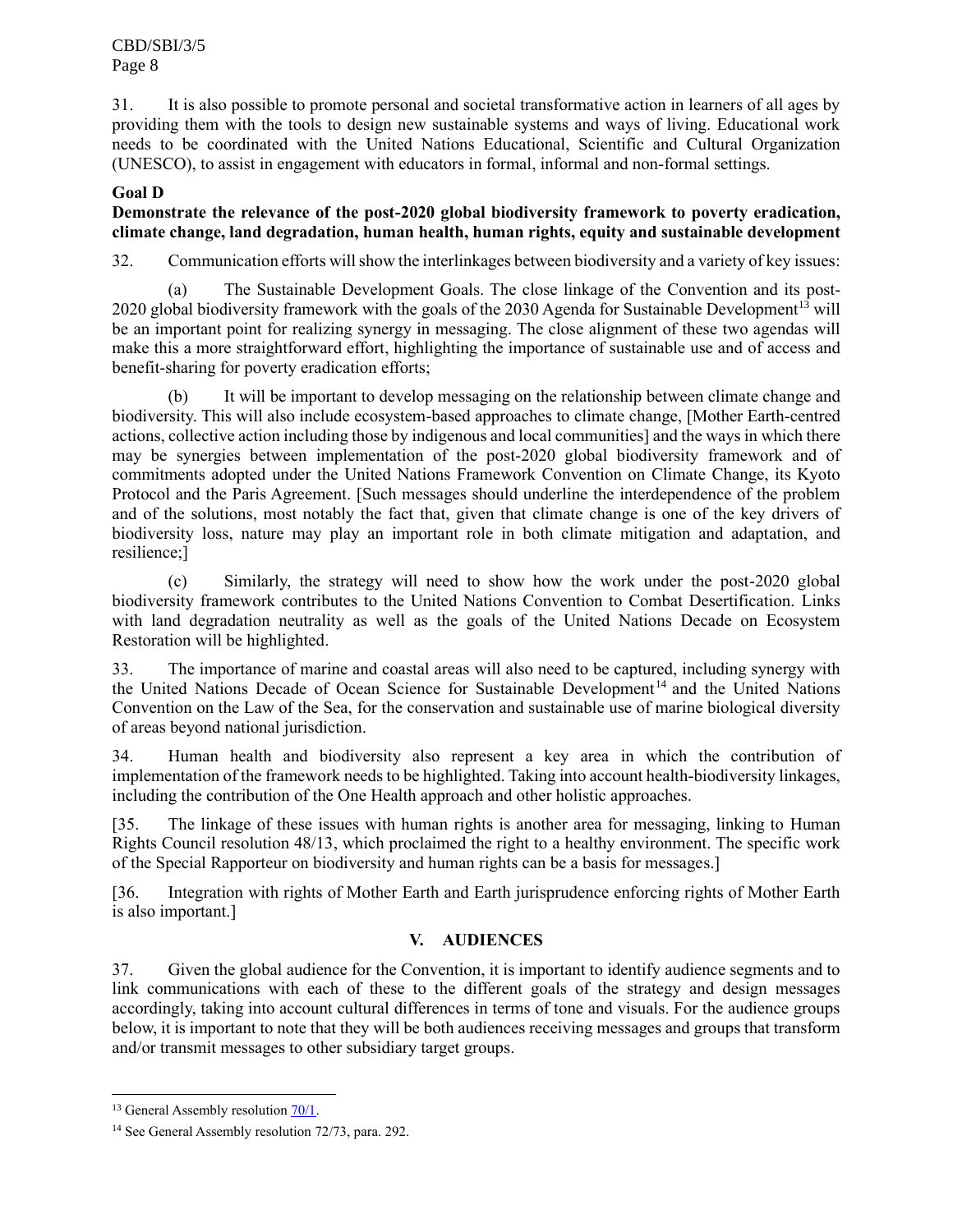38. Note that some of these audiences are multipliers of the messages and will need to adapt the strategy to their needs. Other audiences are the objects of communications activities.

#### **A. Parties to the Convention on Biological Diversity and its Protocols and other relevant multilateral environmental agreements**

39. The Convention is implemented at the national level by national Governments, and therefore the work of the Executive Secretary for this audience is to provide tools for use by focal points to the Convention and its Protocols as they develop their strategies to reach out to ministries and government departments and build regional or national communication and education coalitions. This is to ensure mainstreaming biodiversity into the work of other sectors, including formal, non-formal and informal education.

40. Subnational governments, cities and other local authorities that plan, coordinate, regulate, monitor and enforce patterns of production and consumption, will need to deliver on the biodiversity targets set out in the post-2020 global biodiversity framework. It is at the local level where subnational governments and other local authorities, including cities have the demonstrated capacity to undertake implementation and ensure transformative change. They are both an important audience, but also essential transmitters of information to their residents.

41. Parties should shape national versions of communication and education activities to support access to information and awareness that is consonant with the policies needed to implement the post-2020 global biodiversity framework at the national level. Therefore, all the messaging and structure will need to be aligned with national priorities. [Political coalitions such as the Leaders Pledge for Nature, the High Ambition Coalition for Nature and People and the Global Ocean Alliance could develop joint communication actions and possible regional cooperation.]

# **B. Specialized audiences of the Convention**

42. While Parties are the primary focus of the Convention, there are a number of other actors and stakeholders that provide supportive roles to Parties, or also have a role to play in implementation of the Convention. Because these actors are not Parties, communications addressed to them will have a different character. At the same time, when these actors carry out supportive activities at the national or regional level, they may be included in these campaigns.

43. United Nations system partners that are involved in the work of the Convention, as well as other regional organizations, are also important. These actors will not only transmit the work of the Convention to others, but also will use the opportunity to promote their own work and its relevance to the sustainable development agenda. Lessons are to be learned from previous United Nations campaigns such as #GenerationRestoration, #CleanSeas, #DontChooseExtinction, etc. The United Nations Department of Global Communications will be invited to create a biodiversity communications group, which will work with the Executive Secretary, to coordinate communications across the system. The Communications Division of UNEP will also be invited to create a dedicated communications focal point. UNESCO will be invited to contribute its expertise in education, science and culture.

44. Multilateral environmental agreements, both those directly related to biodiversity, and those that deal with other issues, will be important multipliers and places for coordination. To this end, the Joint Liaison Group, and the Liaison Group of Biodiversity-related Conventions<sup>15</sup> should be invited to ensure that communication is a permanent item on their annual agendas and focal points should be named.

45. Natural history and science museums, botanical gardens and national protected areas systems, and zoos and aquariums are other groups whose work is key to the Convention, both in terms of specific conservation actions, research and in raising awareness about biodiversity. [Large associations, such as the

<sup>&</sup>lt;sup>15</sup> The Convention on Biological Diversity, the Convention on the Conservation of Migratory Species of Wild Animals, the Convention on International Trade in Endangered Species of Wild Fauna and Flora, the International Treaty on Plant Genetic Resources for Food and Agriculture, the Ramsar Convention on Wetlands, the World Heritage Convention, the International Plant Protection Convention and the International Whaling Commission.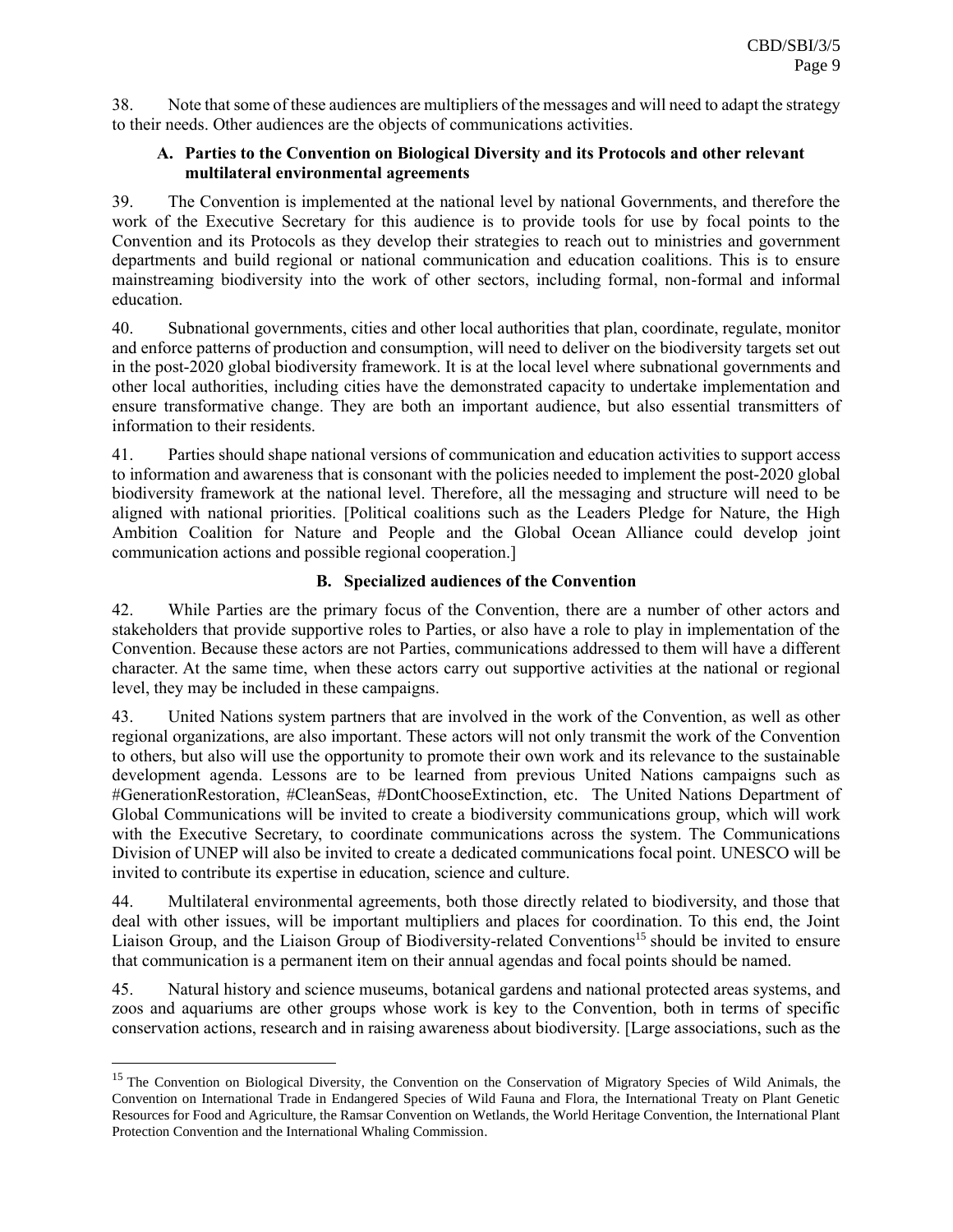World Association of Zoos and Aquariums, the European Association of Zoos and Aquariums, Botanic Gardens Conservation International (BGCI), and the European Network of Science Centres and Museums (ECSITE), among others, will be invited to coordinate communications. The Global Coalition "United for Biodiversity" coordinated by the European Commission since March 2020 is bringing together all these institutions and organizations and is also open to world research centres and universities, natural reserves and protected areas, and museums of any category, such as art, architecture or history museums, to gather all world institutions showing the importance of nature for humanity.]

46. Large international NGOs that have national chapters are also important stakeholders for work. They can retransmit the messages of the strategy and can provide models of reference for promoting good practices related to conservation, sustainable use and equitable sharing of benefits. The Secretariat and the Parties to the Convention have an extensive history of working with such organizations.

47. The finance and business communities are extremely important audiences to target with communications efforts. As important users of biodiversity and ecosystem services whose operations have direct and indirect impacts on biodiversity, the ability of business to support sustainable consumption and production will be crucial for achievement of the goals of the Convention. In this context:

(a) The linkage of biodiversity conservation and sustainable use for environmental, social and governance (ESG) criteria is important;

(b) A strong basis for communication is the business and financial case for biodiversity action;

(c) The role of business as a user of genetic resources in the context of the Nagoya Protocol on access and benefit-sharing is also an important element;

[(d) Existing business-led initiatives, business associations, coalitions and networks, such as the Global Partnership for Business and Biodiversity, Business4Nature, Finance for Biodiversity and the Taskforce on Nature-related Financial Disclosures, will be key multipliers to reach out to these audiences.]

48. Global, regional and national organizations that are dealing with or responsible for education and learning, like environmental education, education for sustainability, nature education, education for conservation and sustainable use, and global education, play a key role in learning. Therefore, education organizations, from schools to universities, but also permanent and continuing education institutions, authorities and decision makers are relevant stakeholders in achieving the goals of the Convention.

## **C. Indigenous peoples and local communities**

49. It is very important to work with indigenous peoples and local communities to ensure communication of their role in the conservation and sustainable use of biodiversity, [following cosmobiocentric approaches] and to show how their activities contribute to the implementation of the Convention and other biodiversity-related conventions based on their own systems of knowledge. In this regard, communication should enable indigenous peoples and local communities to share their perceptions of [Mother Earth] nature and to highlight their traditional knowledge and practices related to the conservation of biodiversity in the context of regional and national implementation of the Convention.

50. The work of indigenous peoples and local communities should also be seen as an important source for practices and educational approaches for the conservation of biodiversity, its sustainable use, and the equitable sharing of benefits. In this regard, communication should seek to celebrate, promote and communicate [cosmobiocentric approaches], traditional systems of knowledge related to the conservation and sustainable use of biodiversity at the local, national, regional and global levels, [and the importance of the recognition of the rights of Mother Earth]. This should be done in coordination with indigenous peoples and local communities representatives and through consultation with the view of obtaining prior and informed consent, free, prior and informed consent, or approval and involvement of indigenous peoples and local communities, and with respect for the terms of use for all traditional knowledge and practices.

51. In this regard, the global and national strategies should work to develop components of this strategy, including tools and messages that can be translated into local languages and contexts.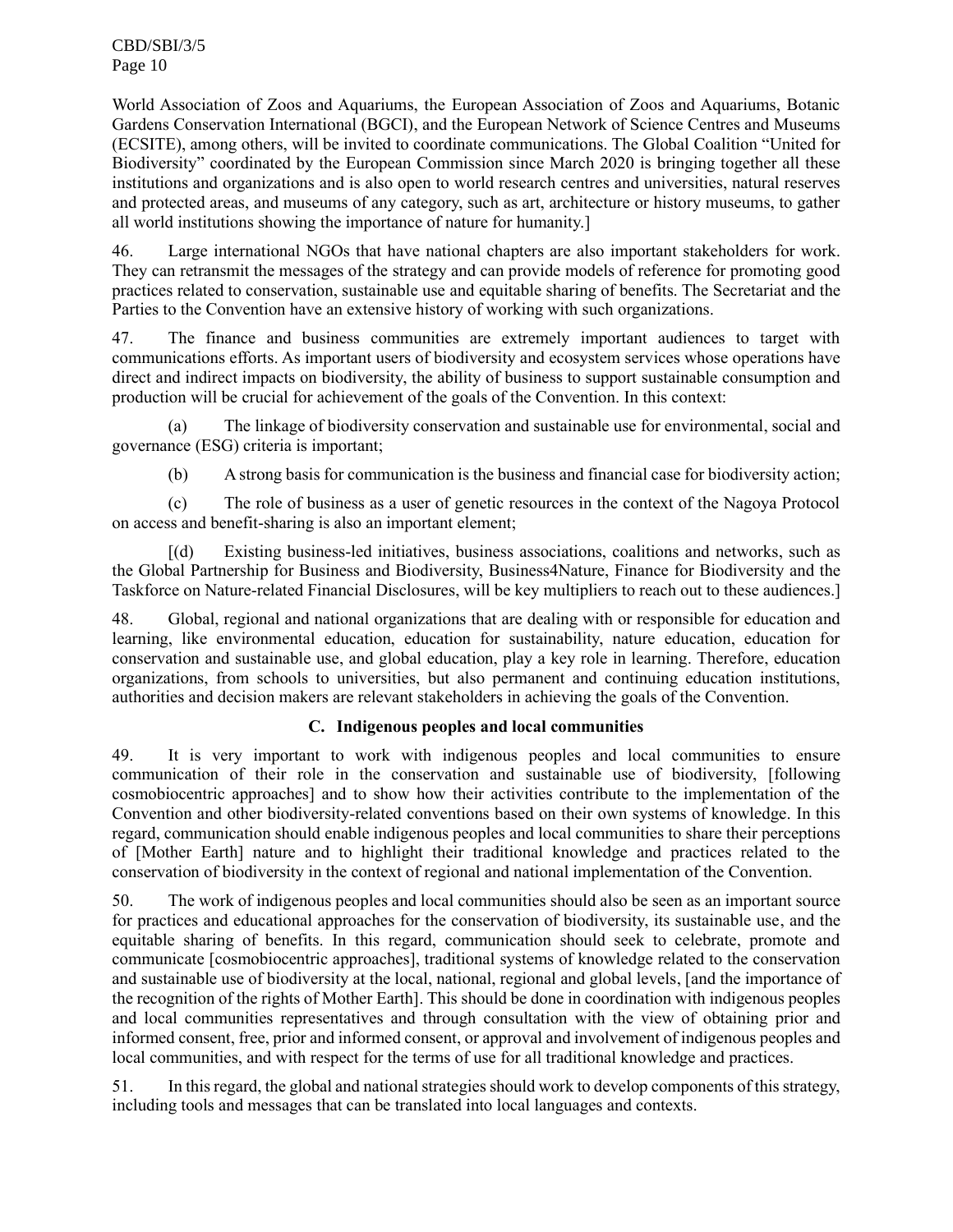#### **D. Women**

52. As women are key stakeholders in both conservation and sustainable use of resources, special focus should be made in mainstreaming gender in all engagements. The work in the communication strategy should complement and draw upon the post-2020 gender plan of action under the Convention on Biological Diversity according to decision 15/--, The United Nations Entity for Gender Equality and the Empowerment of Women (UN-Women) is an important actor with which collaboration and coordination can be undertaken at the international level. Gender considerations need to be mainstreamed in all materials and messages.

#### **E. Youth**

Youth, including their organizations and representatives, are both key audiences and powerful partners in creating and delivering the activities of a communications strategy. These important actors can be reached via work through United Nations system-wide activities related to youth, including YOUNGO; through the Global Youth Biodiversity Network and its national chapters, and through other initiatives, such as the United Nations Decade on Ecosystem Restoration and the United Nations Secretary-General Youth Advisory Group on Climate Change.53.

## **F. The public**

54. While it is true that the audience for communications is a global one and should encompass everyone, it is also clear that the notion that a single public to whom all messages could be directed is overly simplistic and hides some important differences between audience segments. The so-called "public" is a number of different audience segments distinguished by country, culture, gender, socioeconomic level, education, experience, age, and languages, each requiring a targeted approach.

55. The most important segmentation for the public remains at the national level. An understanding of biodiversity, environmental functions and ecosystem services and their relevance to the general public is very much shaped by national and subnational circumstances and national "narratives" about people and nature and how biodiversity provides them with values. Therefore, attempts to engage the public need to be crafted at the national level, based on an overarching narrative.

56. Important ways to reach the public are through awareness campaigns, education and the media – radio, television and print forms, and social media in particular. In this way, the media should be seen as a multiplier and a channel, as is indicated below.

57. It is important to involve the arts and cultural sector, to stimulate new forms of creativity and human imagination that can promote the kind of transformational change needed. Art and new cultural paradigms can become powerful tools for the transformation of intentions.

## **G. The media**

58. The varied platforms, organizations and representatives of the media are key. Media from all regions must be addressed. The large "wire services," national newspaper chains, and large media conglomerates need to be engaged. Media partnerships should be explored at the international and national levels. The work of such partnerships could include creation of a package of regular news features and capsules; and creation of a shared library of "B-roll" footage, with open-source rights.

59. Engagement with journalist associations that focus on biodiversity and other environmental issues should be a priority, including the Earth Journalism Network and the Society of Environmental Journalists. In working with journalists, particular emphasis should be given to working with journalists that represent indigenous peoples and local communities, youth and women.

60. In addition to news organizations, work with film and television production organizations should be explored. Work should be done to encourage the production of films for television and streaming platforms that highlight the different issues under the global biodiversity framework. In exchange for coverage, agencies can be given freedom to use branding from the global biodiversity framework. Important global production houses, such as Amazon, BBC Natural History, Disney Nature, Icon Productions, National Geographic and Netflix, should be explored. In addition, regional production houses should be approached, among others.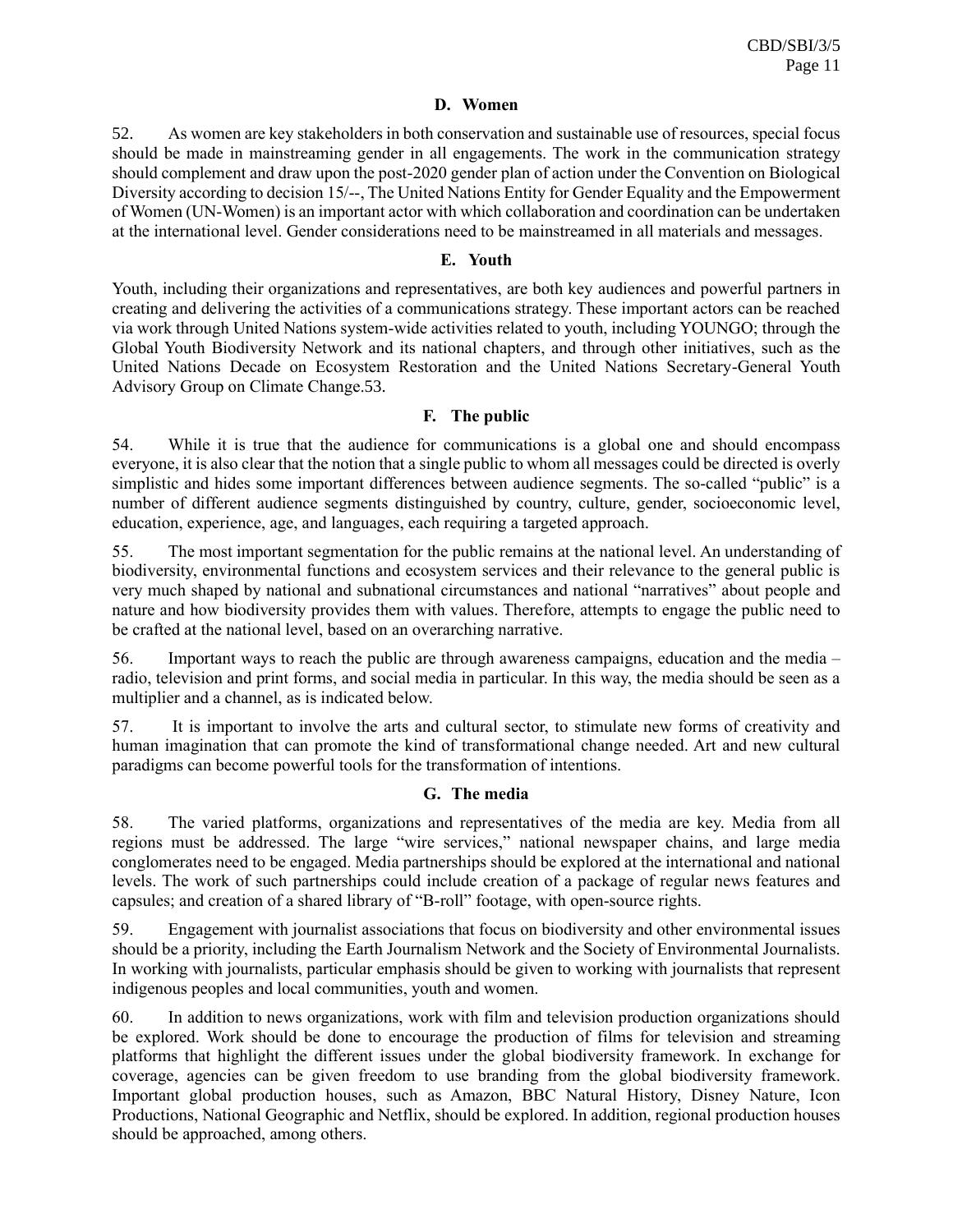Film festivals should be encouraged around the world. Jackson Wild (formerly the Jackson Hole Wildlife Film Festival), the International Wildlife Film Festival and Wildscreen could have films about the post-2020 global biodiversity framework. Other international and regional film festivals in all United Nations regions should be encouraged to create categories of films relating to action that support nature. The possibility of holding a film festival at each meeting of the Conference of the Parties should be considered. A film festival to coincide with the annual celebrations of the International Day for Biodiversity should also be considered.61.

## **VI. BRANDING**

62. The post-2020 global biodiversity framework should be accompanied by a clear global brand that is extendable to other contexts (national, subnational, local), with easy terms for use and licensing. Branding can be presented according to the dimensions of brand voice, identity, promise, values, targeting and positioning, as shown in table 2.

| Voice       | The post-2020 global biodiversity framework is the effort and wishes of the global<br>community to realize a future of life in harmony with nature.                                                                                                                                                                                                                                                                                                                                                                     |
|-------------|-------------------------------------------------------------------------------------------------------------------------------------------------------------------------------------------------------------------------------------------------------------------------------------------------------------------------------------------------------------------------------------------------------------------------------------------------------------------------------------------------------------------------|
| Identity    | The visual look, including palette, logo, fonts and visual rules will need to reflect<br>the voice, the variety of life, and include human representations and align with<br>cultural preferences. The identity should be used throughout the period of<br>implementation of the post-2020 global biodiversity framework.                                                                                                                                                                                               |
| Promise     | The 2050 Vision for Biodiversity and the 2030 mission represent the promise of<br>the brand.                                                                                                                                                                                                                                                                                                                                                                                                                            |
| Values      | The brand values will reflect the objectives of the Convention, and the principles<br>of the United Nations.                                                                                                                                                                                                                                                                                                                                                                                                            |
| Targeting   | As the overall reach of the post-2020 global biodiversity framework is global,<br>there will need to be specific articulations of the brand for different audiences.                                                                                                                                                                                                                                                                                                                                                    |
| Positioning | The post-2020 global biodiversity framework will be presented as a framework<br>relevant to multiple initiatives on biodiversity, supportive of the 2030 Agenda and<br>its Sustainable Development Goals, the United Nations Decade of Action to<br>deliver the Sustainable Development Goals, the United Nations Decade on<br>Ecosystem Restoration, the biodiversity-related conventions, the United Nations<br>Framework Convention on Climate Change and the United Nations Convention<br>to Combat Desertification |

**Table 2. Elements for branding**

63. The creation of the brand will be done after the negotiations of the post-2020 global biodiversity framework have finished. It will be led by the Executive Secretary, in consultation with CEPA-IAC, the United Nations Department of Global Communications, the UNEP Communications Division, and the open-source coordination mechanism articulated below. A marketing company with global reach should be contracted to assist in this.

## **VII. OPEN-SOURCE COORDINATION MECHANISM, AND CHANNELS AND MULTIPLIERS**

64. While the broad outlines of the strategy will be kept under review as per the terms of reference outlined in section III above, implementation of the communications strategy at the global level will best be realized through an open-source coordination mechanism. Such a mechanism needs a low cost of participation, with members free to participate in some elements and not others. The principle of open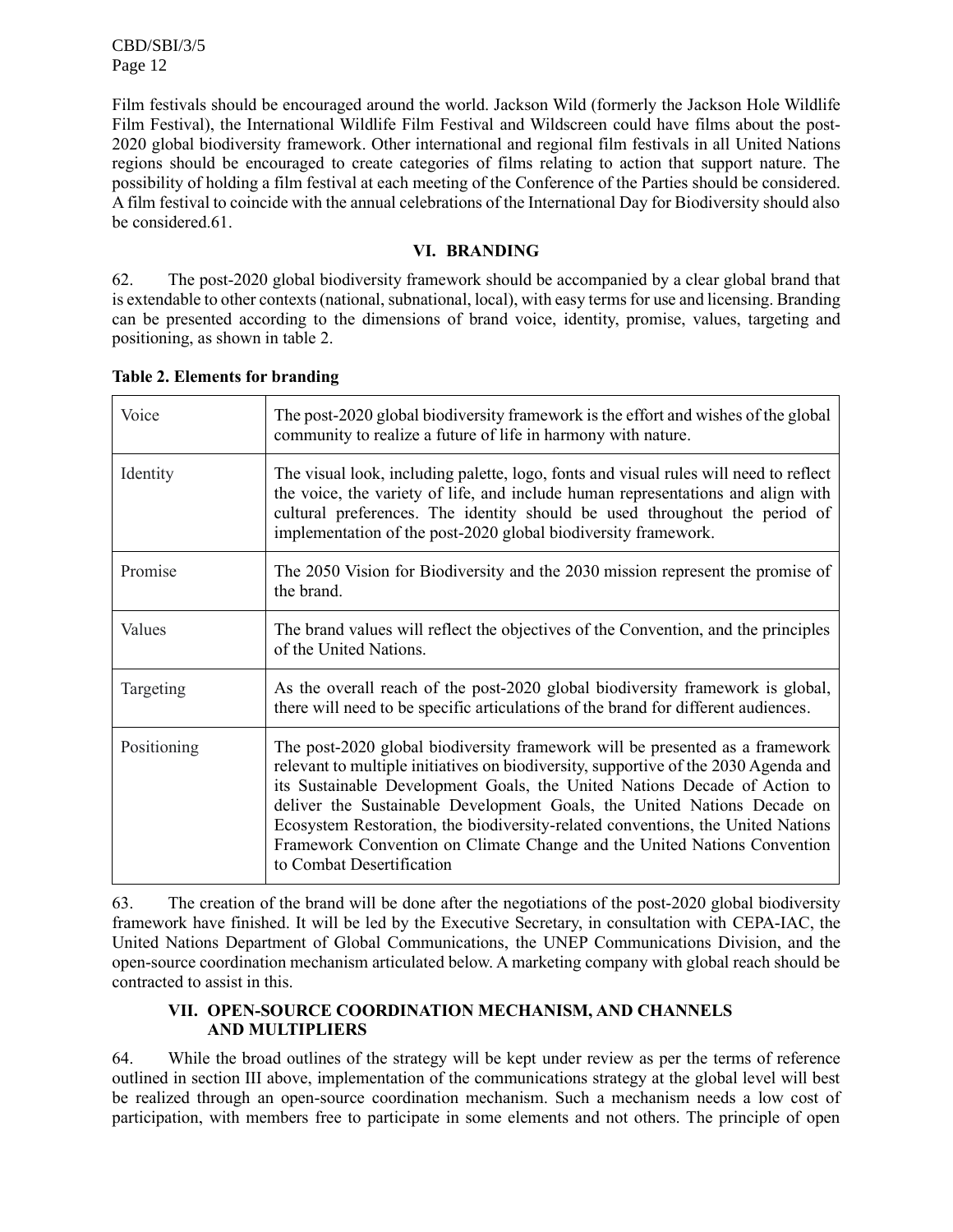source should govern the products shared by the group, with inclusivity, transparency and neutrality as important elements.

65. Participation in the mechanism will be voluntary, open to all actors who commit to transparent participation and adherence to the principle of open-source work, and who will contribute to the implementation of the post-2020 global biodiversity framework. Representatives of national and subnational governments are encouraged to participate, as will representatives of intergovernmental organizations, NGOs and other civil society actors, business, youth, indigenous peoples and local communities, and women. The mechanism will not have formal decision-making power.

66. At the national level, Parties will be free to create mechanisms as appropriate. These mechanisms should be inclusive and transparent and should ensure the full and effective participation of all relevant actors and stakeholders, including indigenous peoples and local communities, youth, and women.

## **A. Social media**

67. The strategy will need to take advantage of existing social media and new technologies. An exhaustive list of the technologies to use is not appropriate, given that the platforms for these vary across regions and that the pace of change in the field of social media is such that certain platforms are rendered irrelevant over time. Nevertheless, implementation of this strategy should seek to incorporate the most upto-date platforms and technologies, including through corporate partnerships. The security of data, and protection of all rights to privacy of users, as covered in different legislation, needs to be taken into account.

68. A list of agreed hashtags and common tagging words needs to be created, for each platform, to properly aggregate conversations in support of the post-2020 global biodiversity framework. These should be aligned with the messaging house, outlined above, and translated into other languages. This list should be created by the first coordination meeting, immediately after the fifteenth meeting of the Conference of the Parties.

69. Partnerships with social media organizations, such as Google, Meta, WeChat, Weibo, Twitter and LinkedIn, should be secured, with the goal of highlighting the messages and progress of the post-2020 global biodiversity framework in campaigns and other promotions.

## **B. Events**

70. Events represent important communications opportunities, where messages can be disseminated to a variety of audiences, in a setting which is usually media-rich and of interest to a variety of communities. These include meetings of the following:

- (a) The Conference of the Parties to the Convention on Biological Diversity;
- (b) The Conference of the Parties to the United Nations Framework Convention on Climate Change;
- (c) The Conference of the Parties to the United Nations Convention to Combat Desertification;
- (d) The Intergovernmental Oceanographic Commission of UNESCO;
- (e) The Conference of the Parties to the other biodiversity-related conventions;
- (f) The Intergovernmental Science-Policy Platform on Biodiversity and Ecosystem Services (IPBES);
- (g) The United Nations General Assembly;
- (h) The United Nations High-level Political Forum on Sustainable Development;
- (i) [The IUCN World Conservation Congress];
- (j) The United Nations Environment Assembly;
- (k) The World Economic Forum;
- (l) The G7 and G20;
- [(m) Regional events on environmental themes and regional information bulletins.]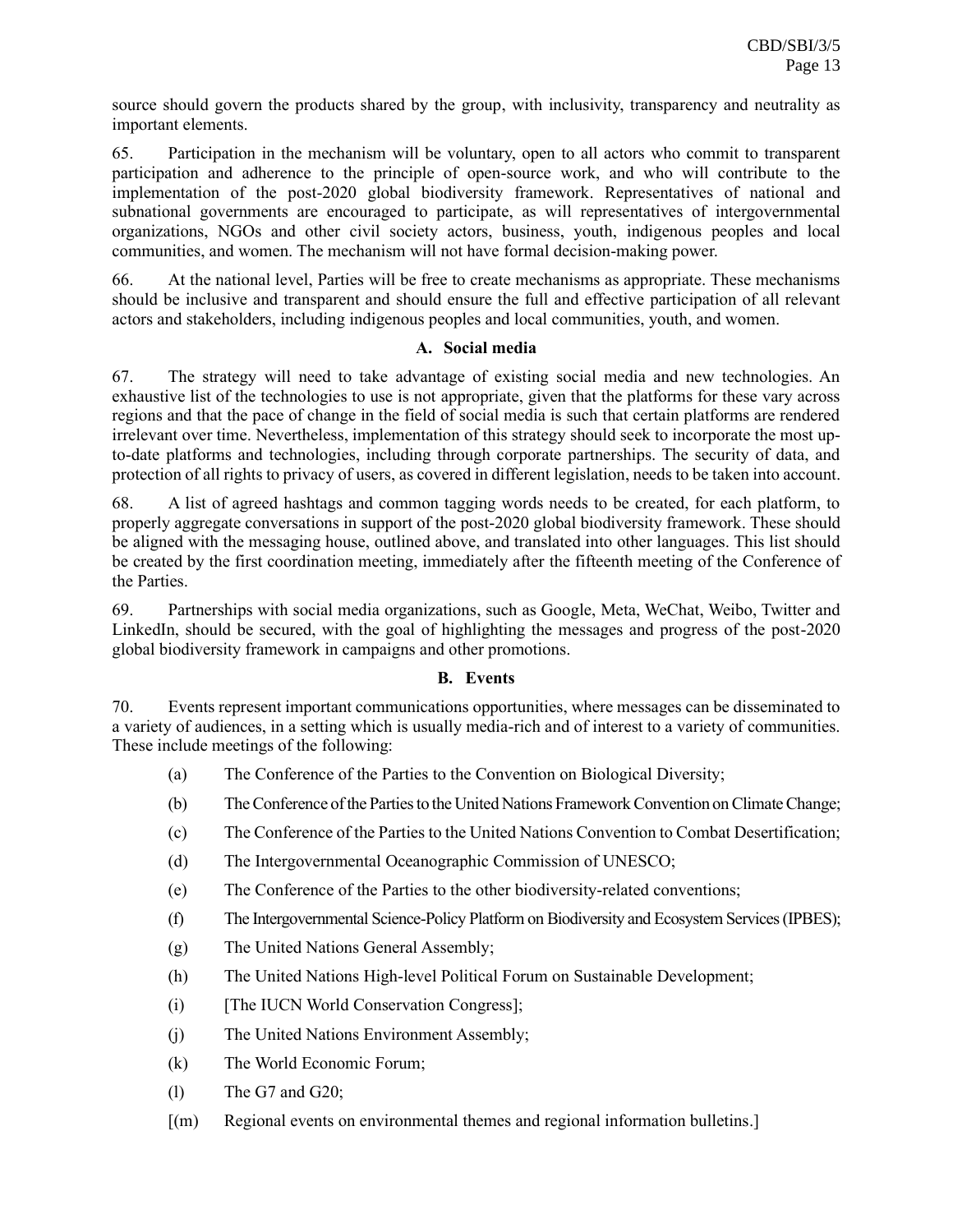71. National events that may be related to the biodiversity agenda, but are distinct from it, represent important communications opportunities as well. National cultural celebrations or celebrations of independence could also be used to show the linkages of biodiversity with national identity.

72. International days of the United Nations and others also represent important events during which the work of the Convention can be noted and celebrated. For these international days, messaging should be aligned in a way that shows how implementation of the Convention can contribute to the goals for each day. Some of the most important days to consider include the following: World Wetlands Day, World Wildlife Day, World Water Day, International Day of Forests, International Women's Day, World Health Day, Earth Hour, Oceans Day, Earth Day, Mother Earth Day, Earth Overshoot Day, World Environment Day, World Day to Combat Desertification, World Cities Day, World Soil Day and World Food Day.

73. The International Day for Biological Diversity, on 22 May of each year, should also be an extremely important event for any communications. Guided by the theme determined by the Executive Secretary, national-level actors should use the day as an opportunity to articulate national visions and responses.

# **C. Champions, Messengers of Peace and Goodwill Ambassadors**

74. A programme of "Champions for the post-2020 global biodiversity framework" should be created that celebrates successes and inspiring actions in support of the framework. The Champions programme should have awards, for example for individuals, youth, organizations, businesses, and governments. The programme would declare awards annually on the International Day for Biodiversity. A sponsor which could offer financial resources for the award should be identified, as should a global media partner. The prizes would be awarded according to the recommendations by a panel that includes representatives of UNEP, the Food and Agriculture Organization of the United Nations, UNDP, IPBES, the World Economic Forum, [WWF and IUCN], as well as the Executive Secretary, among others. Nominations would be delivered to the Executive Secretary.

75. The United Nations should be requested to create a Messenger of Peace for the post-2020 global biodiversity framework, and also name Goodwill Ambassadors for each of the United Nations regions to support the post-2020 global biodiversity framework. These Ambassadors will provide support and messages for the global biodiversity framework. [Funding will be voluntary contributions from Parties and other interested actors.]

# **D. Website in support of the post-2020 global biodiversity framework**

76. A dedicated website should be established, with a unique URL and identity, consistent with the branding above. This would be different from the main website of the Convention with the aim of reaching a global audience. [The focus of such a website would be on capturing audiences at every stage of selfregulated behaviour change models and directing them to the resources most suitable to their individual journey, wherever they may be located. It would be tightly integrated with matching social-media campaigns. It would also allow for narrowing down information to that of specific countries.]

77. This would require early and ongoing focus on search engine optimization, accessibility, social media campaigns alignment, analytics, and bidirectional interoperability with other information sources both within the Convention (main Convention website, national and central clearing-house mechanisms, and others), through InforMEA, and with both institutional and thematic partners. Country-specific mailing lists may need to be developed.

78. The website can also serve as the media hub for reusable media material, including both public and partner-only resources. Such resources can also include links to exhibitions of museums, botanical gardens and zoos and aquariums

# **VIII. KEY MESSAGING**

79. Messaging for the post-2020 global biodiversity framework needs to be consistent with previously developed messaging, in line with decision XIII/22. This includes the messaging for the 2050 Vision for Biodiversity, the 2030 Agenda and its Sustainable Development Goals,[nature-based solutions], the United Nations Decade on Ecosystem Restoration, The United Nations Decade of Action to deliver the Sustainable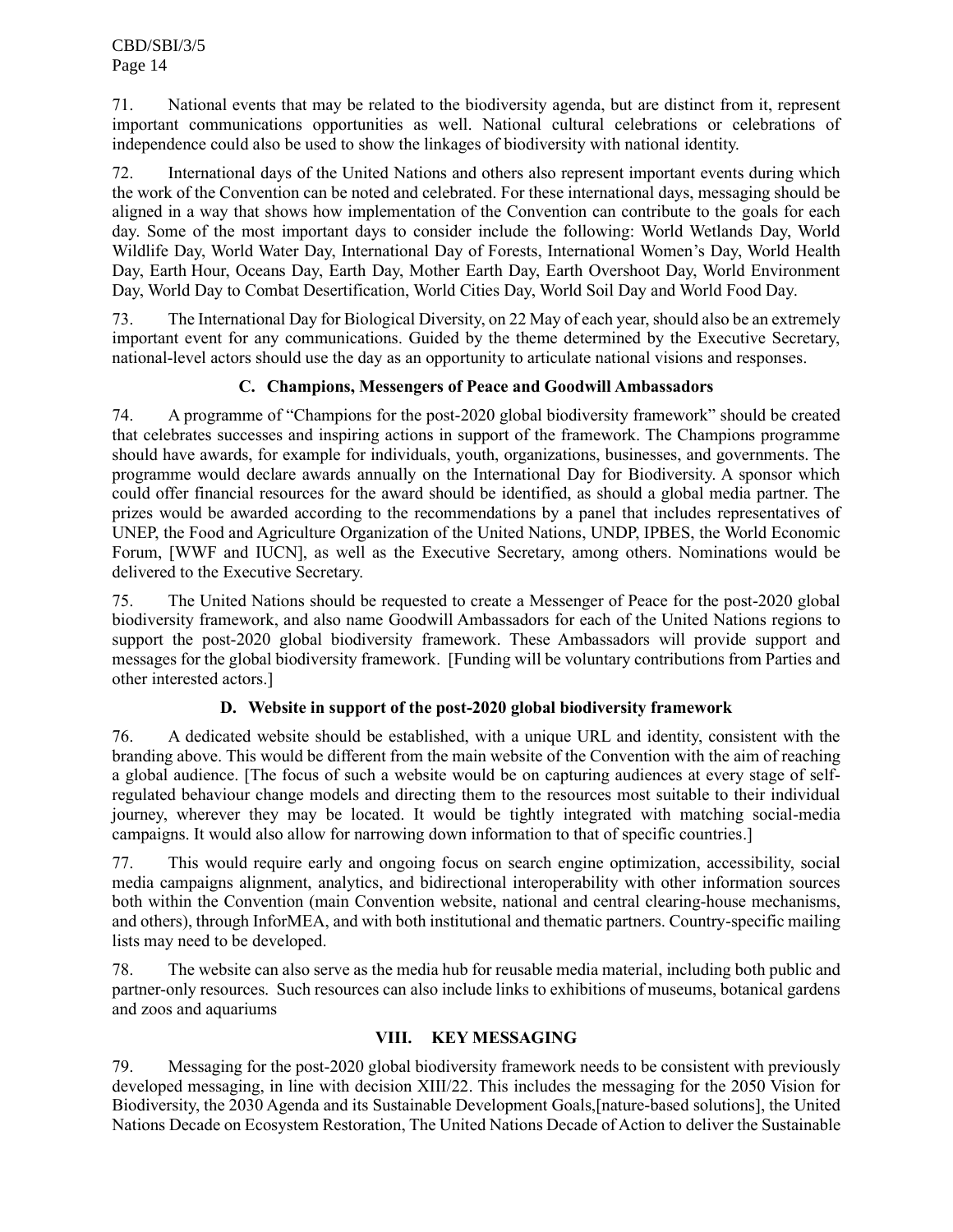Development Goals and the United Nations Decade of Ocean Science for Sustainable Development, the conclusions of the fifth edition of the *Global Biodiversity Outlook*, the second edition of the *Local Biodiversity Outlooks* and the overall messaging for the Convention.

80. Messaging needs to be evidence-based and scientifically credible, drawing among others upon the work of IPBES and its global assessments, among others. It also needs to be consistent with different knowledge systems, including the relevant traditional knowledge systems of indigenous peoples and local communities.

81. Messages need to be adapted and translated into local languages, with resources made available for this purpose.

82. Communicating the importance of transformative [and behaviour] change [and awareness] will be a key element. [In order to foster behaviour change, key messages will take into account scientific evidence, and will address norms, attitudes, perceived behavioural control, and behavioural intentions.]

83. Elements for messaging will be the following:

(a) Overall, messages should communicate general elements about the connections of people to biodiversity and show how people are connected to biodiversity in almost all aspects of their lives;

Messages should promote immediate action to halt the loss of biodiversity, and encourage action by stakeholders in the context of the post-2020 global biodiversity framework as a means to achieve this goal; $16$ 

(c) The messages should also highlight the longer time horizon, including the 2050 Vision for Biodiversity,<sup>17</sup> and the 2030 Agenda for Sustainable Development [and the time-bound targets of the climate process;]

(d) [The importance of reducing inequalities, applying a human-rights based approach as important conditions for achieving the 2050 Vision for Biodiversity;]

(e) Messages should also link the goals of the framework with specific national development priorities, as well as with the important roles of local and subnational governments in delivering said priorities, demonstrating how achieving sustainable development at the national level requires integration of biodiversity into these activities;

(f) Specific messages and campaigns should be sensitive to the values of the target audience and should express biodiversity and actions to conserve and sustainably use it in the context of these values. Therefore, audience research is a key element to any message customization

(g) Messages need to be translated into local languages, including a sensitivity to the social and cultural context in which local languages are embedded;

(h) Messages need to be gender-inclusive and in line with the principles of the gender plan of action;

(i) The message structure presented in table 3 below is meant to suggest the direction of messages. An overall umbrella set of messages which could apply to public mobilization and advocacy campaigns, is suggested to be used by all actors;

(j) Sector-specific messages will be tailored for specific audiences. These will be developed by organizations which are engaged with these sectors;

<sup>&</sup>lt;sup>16</sup> This text will need to be aligned with the final agreed language from the COP 15 decision on the post-2020 global biodiversity framework.

<sup>&</sup>lt;sup>17</sup> Conference of the Parties, decision  $X/2$ .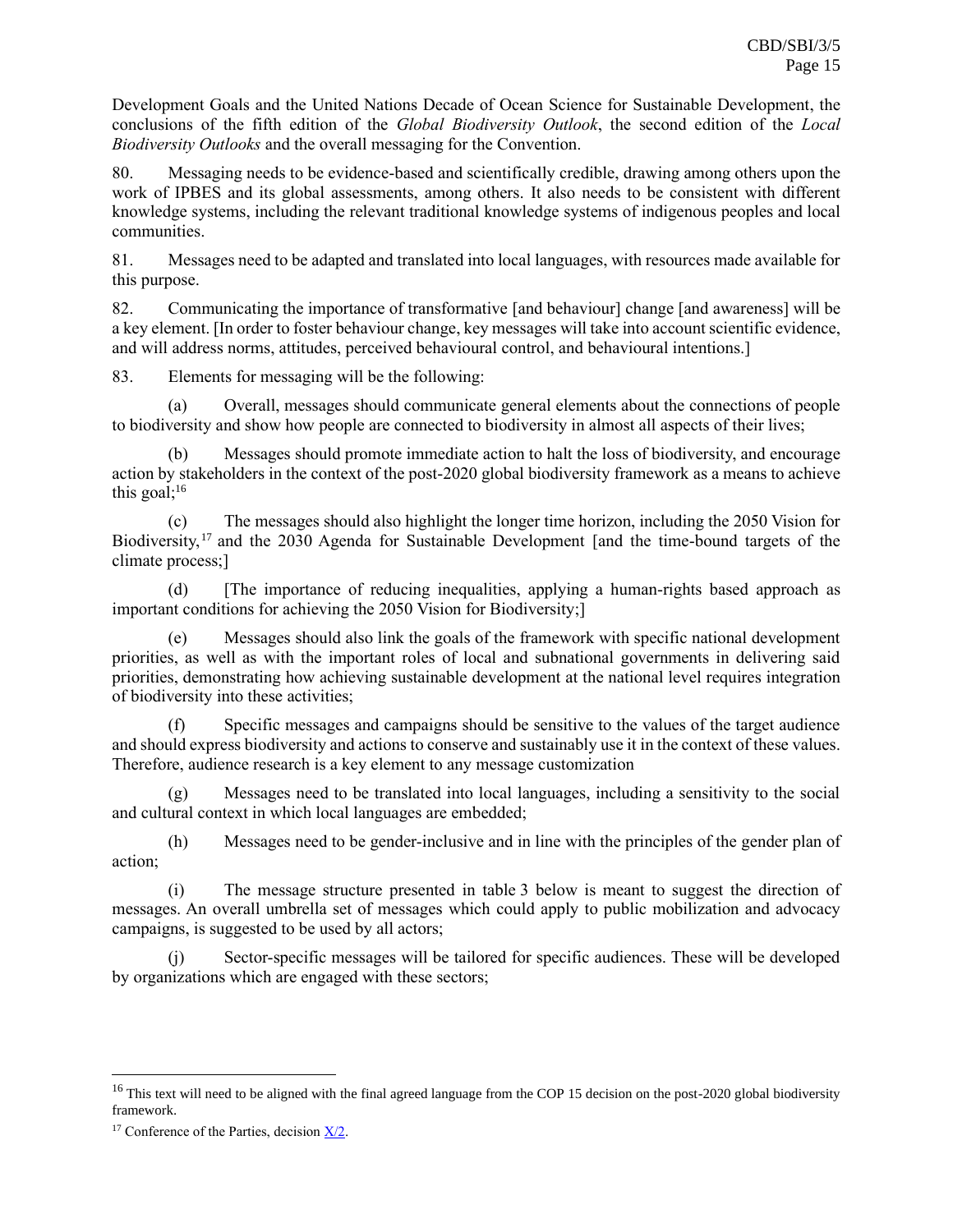(k) The messaging structure will also pursue the principle of "open source" campaign, which maintains core messaging, but also permits different organizations to customize this under their own brand. These messages are also meant to have an iteration designed for national and subnational levels;

(l) After the fifteenth meeting of the Conference of the Parties, the Executive Secretary will hold a [meeting] [workshop] with CEPA-IAC and other relevant actors to create detailed top-level messages and guidelines for the creation of messages. Parties will be invited to provide comments on the messages;

(m) Parties, subnational governments, cities and local governments and other relevant organizations are invited to hold national workshops for the creation of messages.

## **Table 3. Themes for messaging**

**Top-line message:** By acting for nature/biodiversity, we can all create a fairer, healthier and more sustainable world

| <b>General theme</b>                                                                                                                                                                                  | <b>Public message</b> | <b>Policy message</b> |
|-------------------------------------------------------------------------------------------------------------------------------------------------------------------------------------------------------|-----------------------|-----------------------|
| We need to halt biodiversity loss and ensure sustainable<br>development for all                                                                                                                       | <b>TBD</b>            | <b>TBD</b>            |
| Nature/biodiversity is essential for our survival on the planet. It To be<br>matters for our prosperity, happiness and well-being and for<br>sustainable development                                  | determined<br>(TBD)   | <b>TBD</b>            |
| Nature/biodiversity has intrinsic value as well as multiple other<br>values                                                                                                                           | <b>TBD</b>            | <b>TBD</b>            |
| The nature/biodiversity [and climate crisis] pose[s] [an<br>existential] [a] threat to humankind [and need to be addressed<br>urgently and in a coherent manner]                                      | <b>TBD</b>            | <b>TBD</b>            |
| [Bio-innovation holds the key to support poverty eradication]<br>efforts]                                                                                                                             | <b>TBD</b>            | <b>TBD</b>            |
| Protecting nature should leave no one behind                                                                                                                                                          | <b>TBD</b>            | <b>TBD</b>            |
| The world needs to cooperate to tackle the loss of nature                                                                                                                                             | <b>TBD</b>            | <b>TBD</b>            |
| Action for people underpins action for biodiversity                                                                                                                                                   | <b>TBD</b>            | <b>TBD</b>            |
| Plans to affect the future of our planet need to be fair, inclusive<br>and equitable                                                                                                                  | <b>TBD</b>            | <b>TBD</b>            |
| The systems we use to run our economies and societies [need<br>transformational change to avoid] are pushing<br>nature/biodiversity to the brink                                                      | <b>TBD</b>            | <b>TBD</b>            |
| Our [current] [broken] relationship with nature/biodiversity<br>[creates higher risk of pandemic spillover to people] [can<br>increase the emergence of infections of diseases of zoonotic<br>origin] | <b>TBD</b>            | <b>TBD</b>            |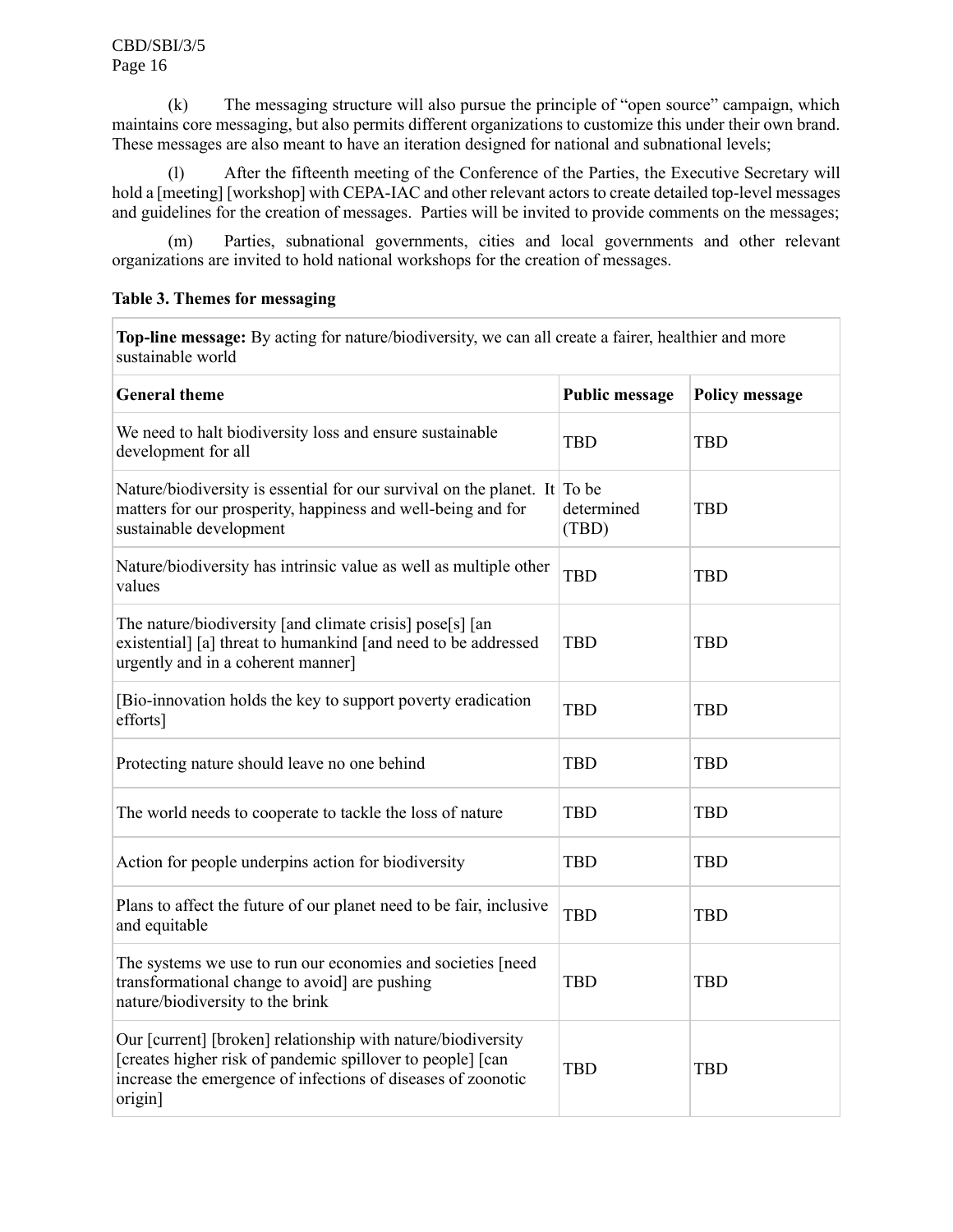**Top-line message:** By acting for nature/biodiversity, we can all create a fairer, healthier and more sustainable world

| <b>General theme</b>                                                                                | <b>Public message</b> | <b>Policy message</b> |  |  |
|-----------------------------------------------------------------------------------------------------|-----------------------|-----------------------|--|--|
| Immediate action is required to protect the [present and] future<br>health of our people and planet | <b>TBD</b>            | TBD                   |  |  |
| We are all accountable for our actions to protect the planet                                        | TBD                   | TBD                   |  |  |

# **IX. MEASURING PROGRESS**

84. The assessment of progress for the strategy needs to be linked with progress in achieving the goals and targets of the post-2020 global biodiversity framework, as well as traditional metrics for reach and impact. Assessment also needs to capture important value changes over time and to assess progress towards [access to relevant information and awareness] [behaviour change] and willingness to act for biodiversity on the national and global level.

## **A. Campaigns, and media reach**

85. At the global level, partners to the coordination mechanism should report results of campaigns, and media reach (including social media reach), to the Executive Secretary. An aggregator tool, resembling that created at [https://www.cbd.int/article/people-for-our-planet-aggregator,](https://www.cbd.int/article/people-for-our-planet-aggregator) can capture initiatives.

86. At the national level, Parties to the Convention should also gather the above data and [report this to the Executive Secretary, and also] include this in their national reporting.

## **B. Linkage with the targets**

87. The strategy will communicate progress in the implementation of the post-2020 global biodiversity framework using the agreed upon set of indicators under the monitoring and reporting framework. Innovative and multi-channel ways of communicating the information will be developed, with modalities suitable for different Parties.

88. Reports by other bodies and organizations should also provide additional outreach on progress. The WWF *Living Planet Report*, the publications of the World Economic Forum, the *Human Development Report* published by UNDP, and the UNEP *Global Environment Outlook* could all devote issues, during the period of the post-2020 global biodiversity framework, to results under the framework.

# **X. RESOURCES**

89. Resources will be needed to support the Executive Secretary and at the national level, with an important focus on the needs of developing countries, especially small island developing States and economies in transition. The level required will be determined as the communications strategy is further elaborated. [Resources needed will include the following:

(a) The Executive Secretary will require human resources in the communications unit to support the strategy, as well as annual sums to support the production of information materials. These will be resources in excess of existing staffing levels at the secretariat;

(b) The United Nations Environment Assembly may wish to approve an envelope of funds for use by UNEP divisions, including the Communications Division, to support UNEP contributions to the strategy. Resources devoted to World Environment Day and to the *Global Environment Outlook* should also be mobilized, where appropriate, in support of the strategy;

The United Nations Department of Global Communications may wish to mobilize a communications team in support of the strategy, aligned with the resources for the Sustainable Development Goals;